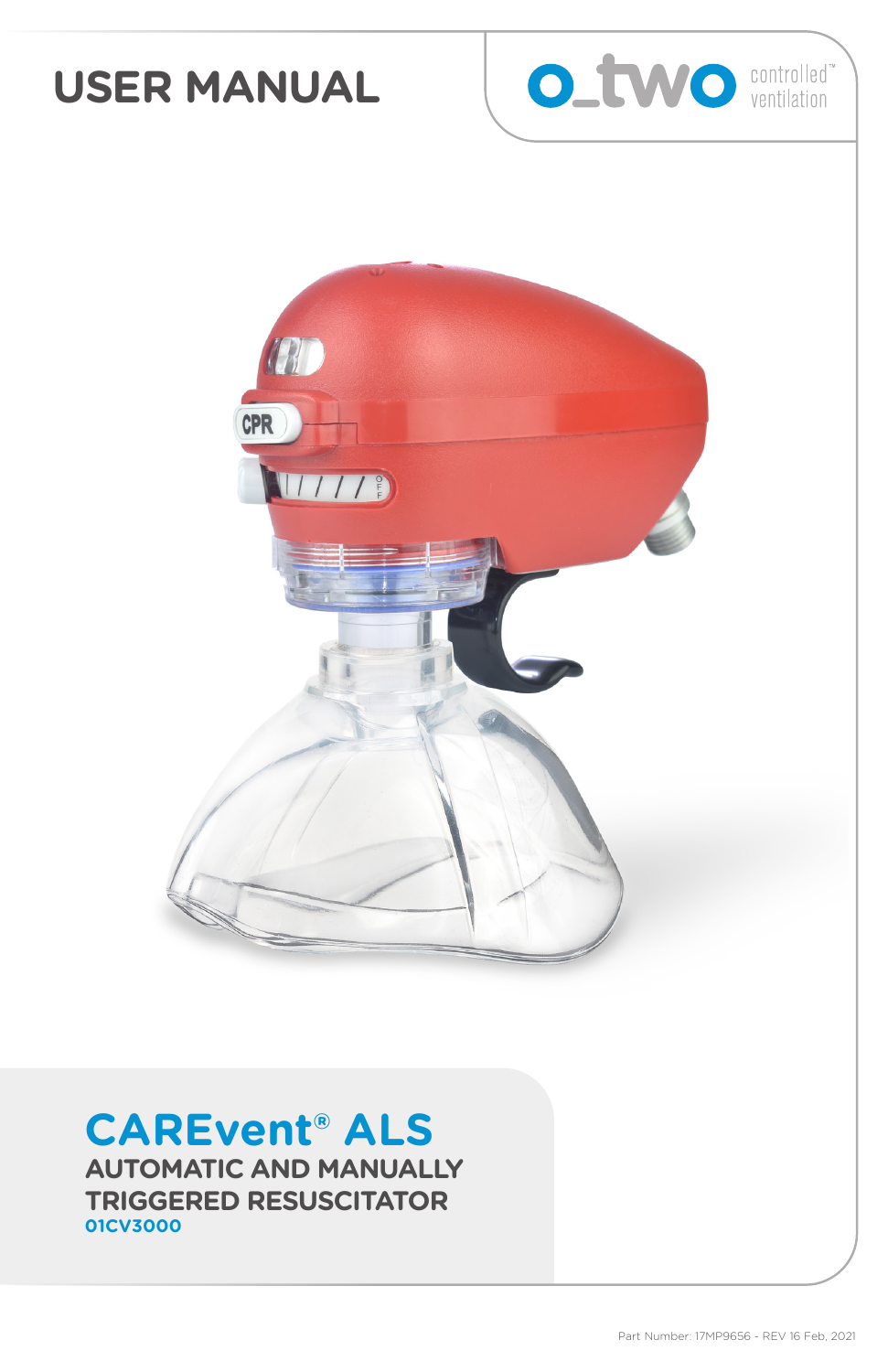# o\_two

# TABLE OF CONTENTS

| 1. The CAREvent <sup>®</sup> ALS Handheld Automatic<br>and Manually Triggered Resuscitator | 4              |
|--------------------------------------------------------------------------------------------|----------------|
| 1.1. Introduction                                                                          | 4              |
| 1.2. Warranty Information                                                                  | 5              |
| 1.3. The CAREvent <sup>®</sup> ALS Features                                                | 5              |
| 1.4. Performance Specifications                                                            | 7              |
| 1.5. Safety Precautions                                                                    | 8              |
| 2. Pre Use Functional Checks                                                               | 8              |
| $2.1.$ Set Up                                                                              | 8              |
| 2.2. Testing of the Individual Features<br>of the Ventilator                               | 9              |
| <b>3. Operating Procedure</b>                                                              | 9              |
| 3.1. Connecting the Supply Hose<br>and Patient Circuit                                     | 9              |
| 3.2. Manual Ventilation and<br><b>Cardiac Compressions</b>                                 | 10             |
| 3.3. Automatic Ventilation                                                                 | 11             |
| 3.4. Action to be Taken if Patient<br><b>Vomits During Resuscitation</b>                   | 12             |
| 3.5. Demand Breathing and Automatic<br><b>Circuit Shut Off</b>                             | 12             |
| 4. Servicing                                                                               | 13             |
| 4.1. Routine Maintenance                                                                   | 1 <sub>3</sub> |
| 4.2. Cleaning and Sterilization                                                            | 14             |
| <b>5. CAREvent<sup>®</sup> ALS Accessories</b>                                             | 15             |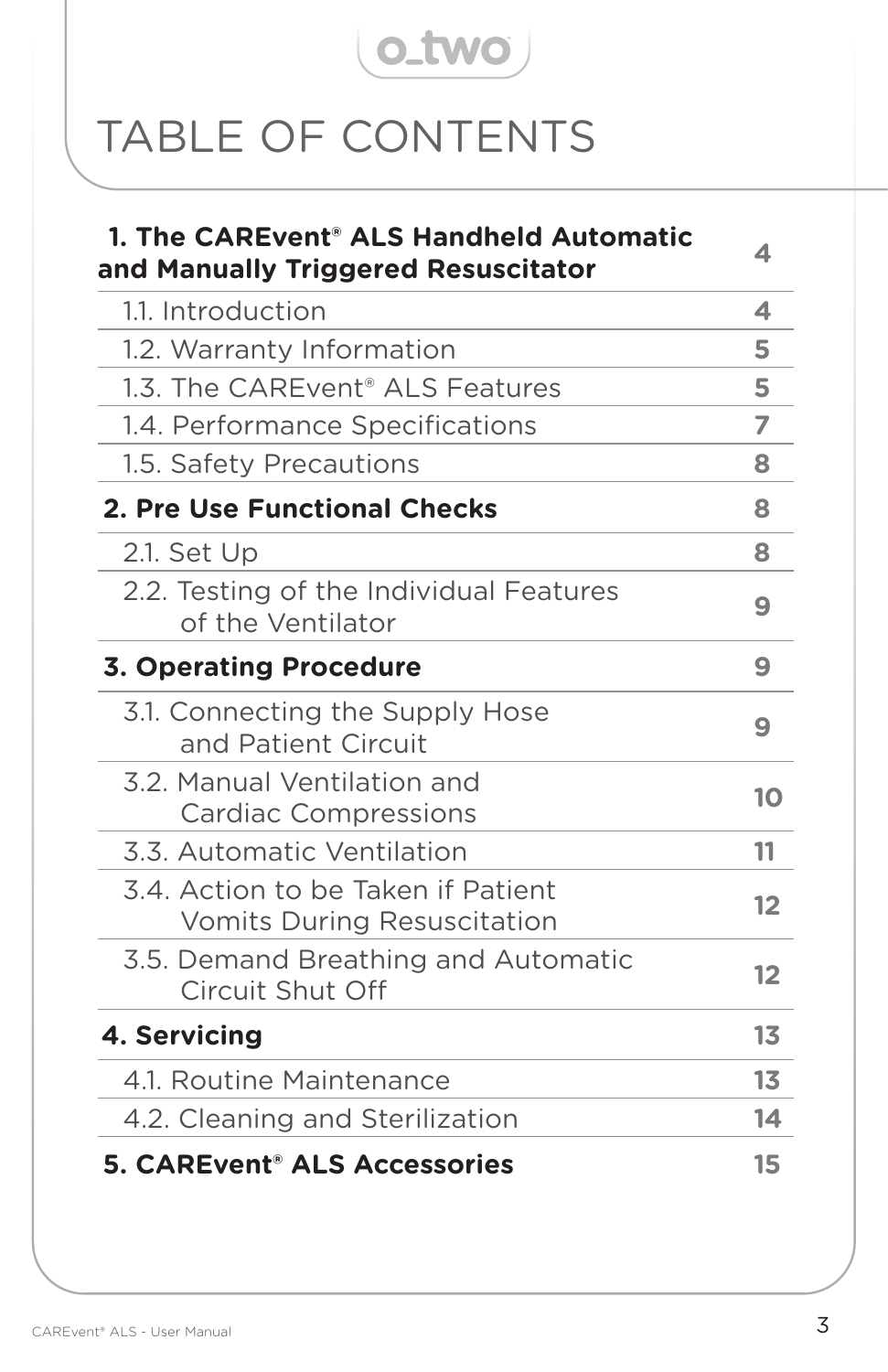

## **1. THE CAREvent® ALS Handheld Automatic and Manually Triggered Resuscitator**

#### 1.1. Introduction

The CAREvent® ALS Handheld Resuscitator provides trained individuals with a safe and effective means of providing artificial ventilation during respiratory and/or cardiac arrest.

The CAREvent® ALS Handheld Resuscitator is lightweight, portable, and extremely durable. Designed for the demands of the emergency medical and rescue environment, they can be operated anywhere an oxygen cylinder or piped wall outlet is present.

**Note:** An Automatic and Manually Triggered Resuscitator is considered a critical device, and its components considered critical components. Only those individuals trained in Cardio-Pulmonary Resuscitation and the operation of oxygen-powered ventilators should use this equipment. Thoroughly review this instruction manual before use.

#### **INTENDED USE:**

The CAREvent CA resuscitator is intended for use in pulmonary resuscitation during respiratory and/or cardiac arrest, and to provide short term ventilatory support for both intra-hospital and inter-hospital of non-breathing patients.

**Note:** This resuscitator is intended for first response to a breathing emergency only and that patients must be transferred to a transport and emergency ventilator as equipment becomes available.

# $\wedge$  WARNING  $\wedge$

Resuscitator used in contaminated environments can be hazardous unless entrainment is prevented or appropriate filtration is provided.

# $\wedge$  WARNING  $\wedge$

This resuscitator is not recommended for use on neonates and pregnant or nursing women.

**DEHP**

The material used in this device contains "DEHP".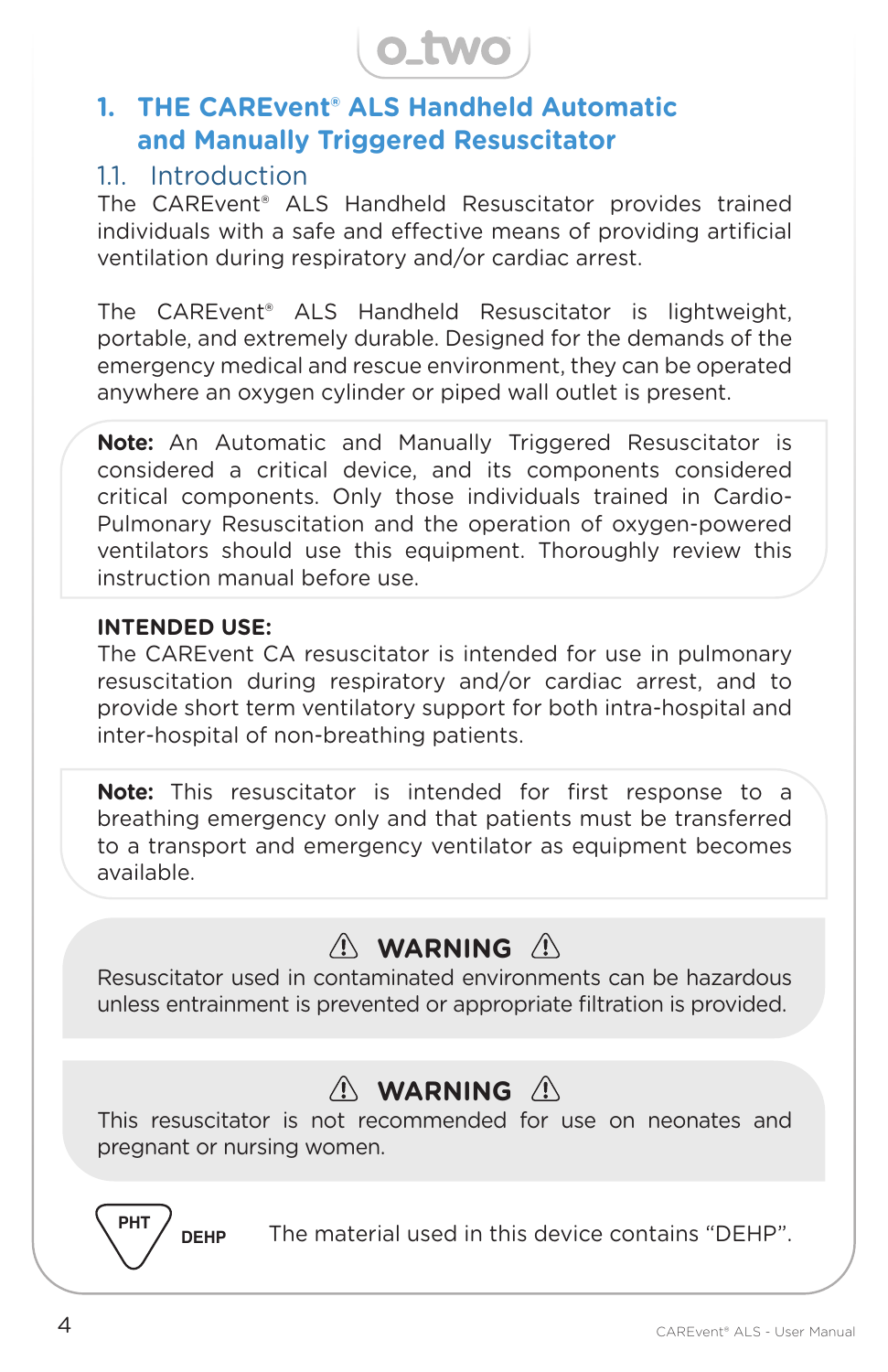**o\_two** 

#### 1.2. Warranty

This equipment is manufactured from the finest quality materials. Each individual part is subject to strict quality control tests to ensure exceptionally high standards. The manufacturer warrants to the purchaser of the CAREvent® ALS Handheld Resuscitator that its component parts are free from defects in material and workmanship for a period of two years from the date of purchase. The manufacturer will replace and/or repair all parts of the resuscitator at its option for two years from the date of purchase at no cost to the purchaser, upon the notification of the defects, in writing by the purchaser. All shipping costs shall be borne by the purchaser. The manufacturer shall be liable under this warranty only if the resuscitator and its parts have been used and serviced in the normal manner described in the instruction manual. There are no other expressed or implied warranties. This warranty gives no specific legal rights. You may also have other rights that may vary according to local regulations.

#### 1.3. Features

The CAREvent® ALS Handheld Resuscitator is a pneumatically powered, time/volume cycled ventilatory resuscitator with the added feature of a Manually Actuated, Automatic Ventilation Override Button (Manual Button) to allow the operator to control the ventilations manually at a rate and volume they desire.

In addition the CAREvent® ALS allows the breathing patient to "Demand Breathe" on 100% oxygen while their inspiratory efforts causes the automatic cycling to cease. Should they stop breathing, the ventilator will automatically restart cycling in the setting selected.

The "pneumatic logic circuit" can be run on either approved, compressed, breathing air or medical oxygen. The unit is self contained and only requires its attachment to a regulated oxygen or air supply (as specified) for immediate use.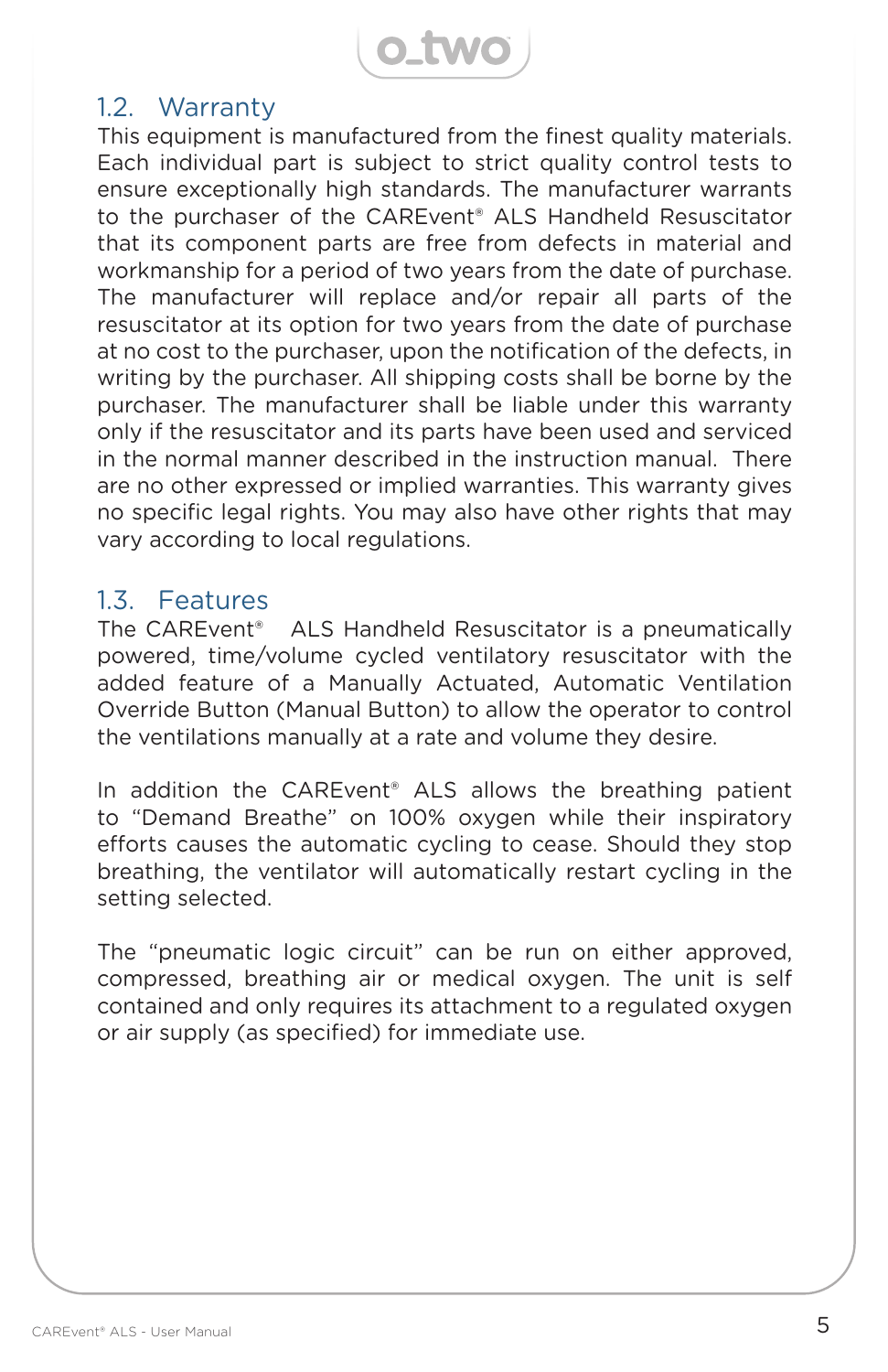

#### **The CAREvent® ALS Handheld Resuscitator:**

- Delivers 100% oxygen during resuscitation (when attached to an oxygen source).
- Meets American Heart Association/J.A.M.A. recommendations for C.P.R.
- Provides physiologically normal respiratory rates and volumes.
- Has an Audible Airway Pressure Limiting System set in accordance with the recommendations of the American Heart Association/ JAMA.
- Is lightweight and extremely durable.
- Is designed for emergency resuscitation and pre-hospital care / patient transport and for resuscitation and interdepartmental transport in the hospital environment where the potential patient use is with children and adults.
- Has a Manually Actuated, Automatic Ventilation Override Button (Manual Button).
- Has a seven position selector providing six, preset, automatic settings for a range of patient sizes from children to adults with tidal volumes and frequencies of ventilation in line with established guidelines for the range of patient sizes indicated and an OFF position to allow the ventilator to be left in a "standby mode" with the oxygen supply turned on.
- Provides "Demand Breathing" with automatic cycling shut off and re-start.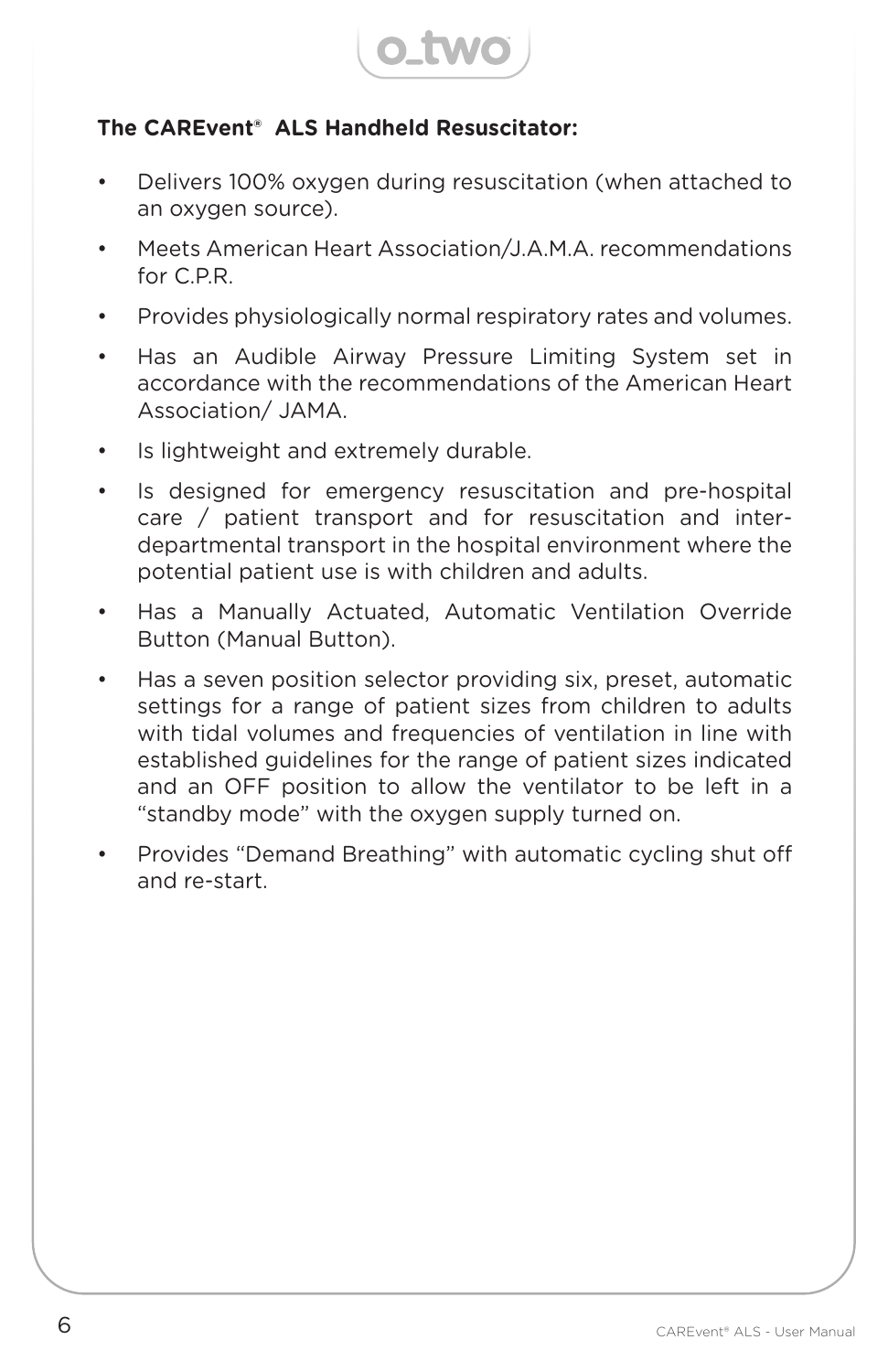

## 1.4. Performance Specifications

(All specifications are subject to a tolerance of +/- 10% except the I:E Ratio which is subject to a tolerance of +/- 20% and Maximum Airway Pressure +0/-10%)

| <b>Tidal Volume</b>                                | 150 - 600 ml                                                              |
|----------------------------------------------------|---------------------------------------------------------------------------|
| <b>Breaths per Minute</b>                          | $20 - 10$                                                                 |
| <b>I:E Ratio</b>                                   | 1:2                                                                       |
| <b>Automatic Flow Rate</b>                         | 9.0 - 18.0 L/min                                                          |
| <b>Manual Flow Rate</b>                            | As per automatic setting                                                  |
| <b>Manual Overide Delay Time</b>                   | 17 - 23 Sec                                                               |
| <b>Demand Breathing Flowrate</b>                   | 0 - 120 L/min                                                             |
| <b>Demand Breathing Triggering Pressure</b>        | $-2.0$ cmH <sub>2</sub> O $/ -2.0$ mBar                                   |
| <b>Inspiratory Resistance</b>                      | $-6.0$ cmH <sub>2</sub> O / $-5.9$ mBar                                   |
| <b>Expiratory Resistance</b>                       | 6.0 cmH <sub>2</sub> O / 5.9 mBar                                         |
| <b>Auto Shut Off Delay Time</b>                    | $5 - 8$ Sec                                                               |
| <b>Input Pressure</b>                              | 45 - 87 PSI (3.0 - 6.0 Bar)                                               |
| <b>Maximum Airway Pressure</b>                     | 60 cmH <sub>2</sub> 0 / 58.8 mBar                                         |
| <b>Operating Temperature</b>                       | -18°C - + 50°C / 0°F - +122°F                                             |
| <b>Storage Temperature</b>                         | $-40^{\circ}$ C - +60 $^{\circ}$ C / -40 $^{\circ}$ F - +140 $^{\circ}$ F |
| <b>Input Connection</b>                            | 9/16" DISS                                                                |
| <b>Patient Connection</b>                          | $15/22$ mm                                                                |
| Weight                                             | 16 OZ (0.45 Kg)(ALS)<br>14 OZ (0.40 Kg)(BLS)                              |
| <b>Size</b>                                        | 140 x 63 x 73 mm / 5.5" x 2.5" x 2.9"                                     |
| <b>Cylinder Duration: CAREvent<sup>®</sup> ALS</b> | 31 ~ 103 minutes*                                                         |
| <b>Cylinder Duration: CAREvent® BLS</b>            | 69 ~ 138 minutes*                                                         |

\* (Based on an Aluminum "D" size cylinder containing 415 Litres of oxygen.)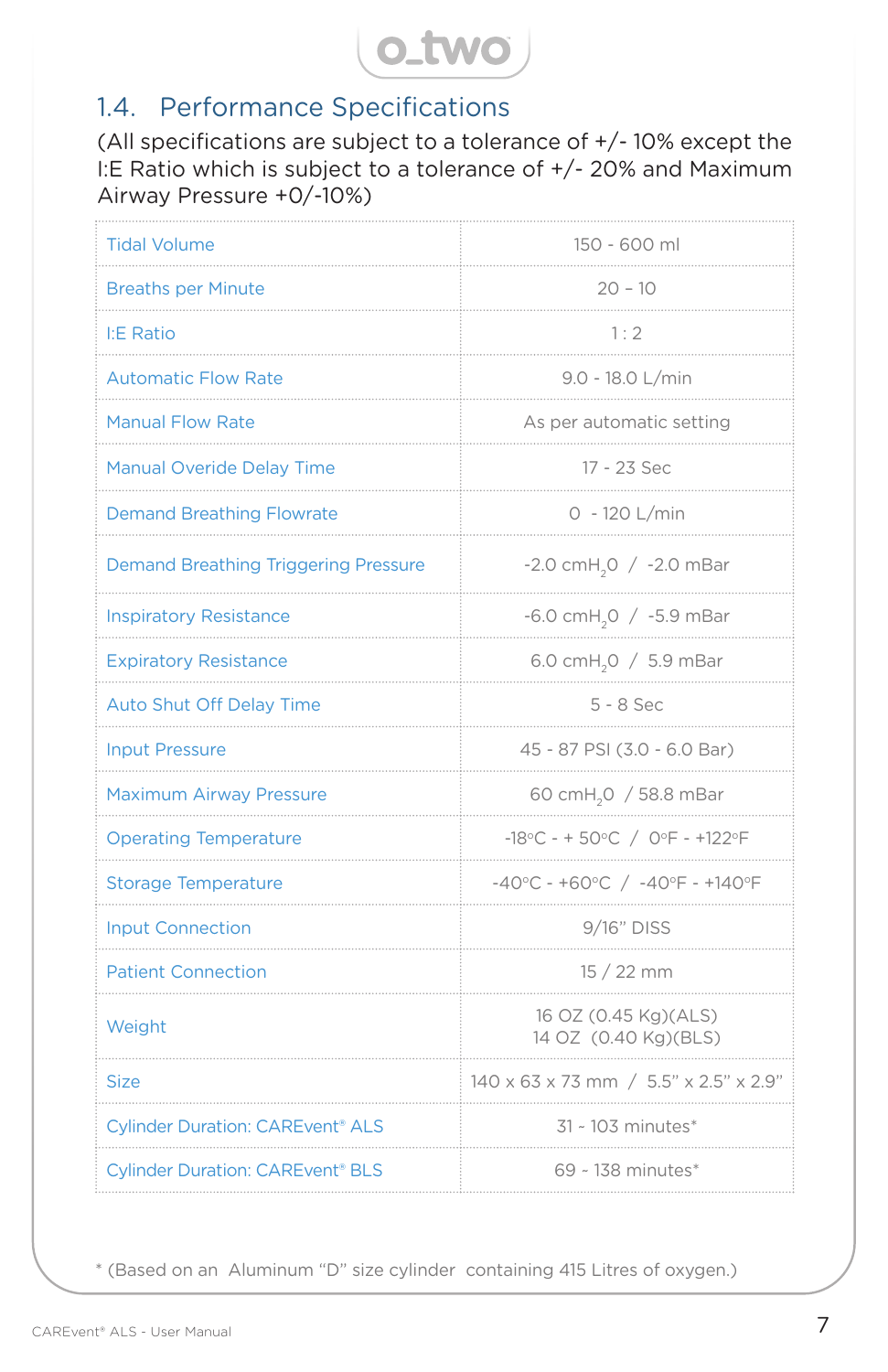

### 1.5. Safety Precautions

The CAREvent® ALS Handheld Resuscitator is designed to provide emergency ventilatory support to patients suffering from respiratory and/or cardiac arrest.

The CAREvent® ALS Handheld Resuscitator is intended for use by suitably trained and qualified personnel. The following precautions should always be observed:

- 1. Do not leave the patient unattended.
- 2. When not in use, always turn off the cylinder.
- 3. Never allow oil or grease to come into contact with any part of the cylinder, regulator or resuscitator.
- 4. Do not disassemble any part of the resuscitator except where described in this manual, as any unauthorized disassembly will invalidate the warranty.
- 5. After use, always ensure that all components are cleaned in accordance with the instructions provided in this manual.
- 6. Ensure that all components are reassembled correctly and that all items are replaced in the carrying case.
- 7. After use, always ensure that a full air or oxygen cylinder is attached before returning the unit to its normal storage position.
- 8. Ensure that a new sealing washer is used every time you attach the regulator to the cylinder.
- 9. It is recommended that an alternative means of ventilating the patient be available in case of gas supply failure.

### **2. Pre Use Function Check**

#### 2.1. Set Up

Along with the contents of the shipping cartons you will require the following items to enable you to undertake the pre-use functional check:

- 1. Full oxygen cylinder
- 2. Oxygen regulator with a 60 PSI 9/16 DISS outlet. The regulator must be able to output a minimum of 120 L/min at no less than 45 PSI ( 3.1 Bar).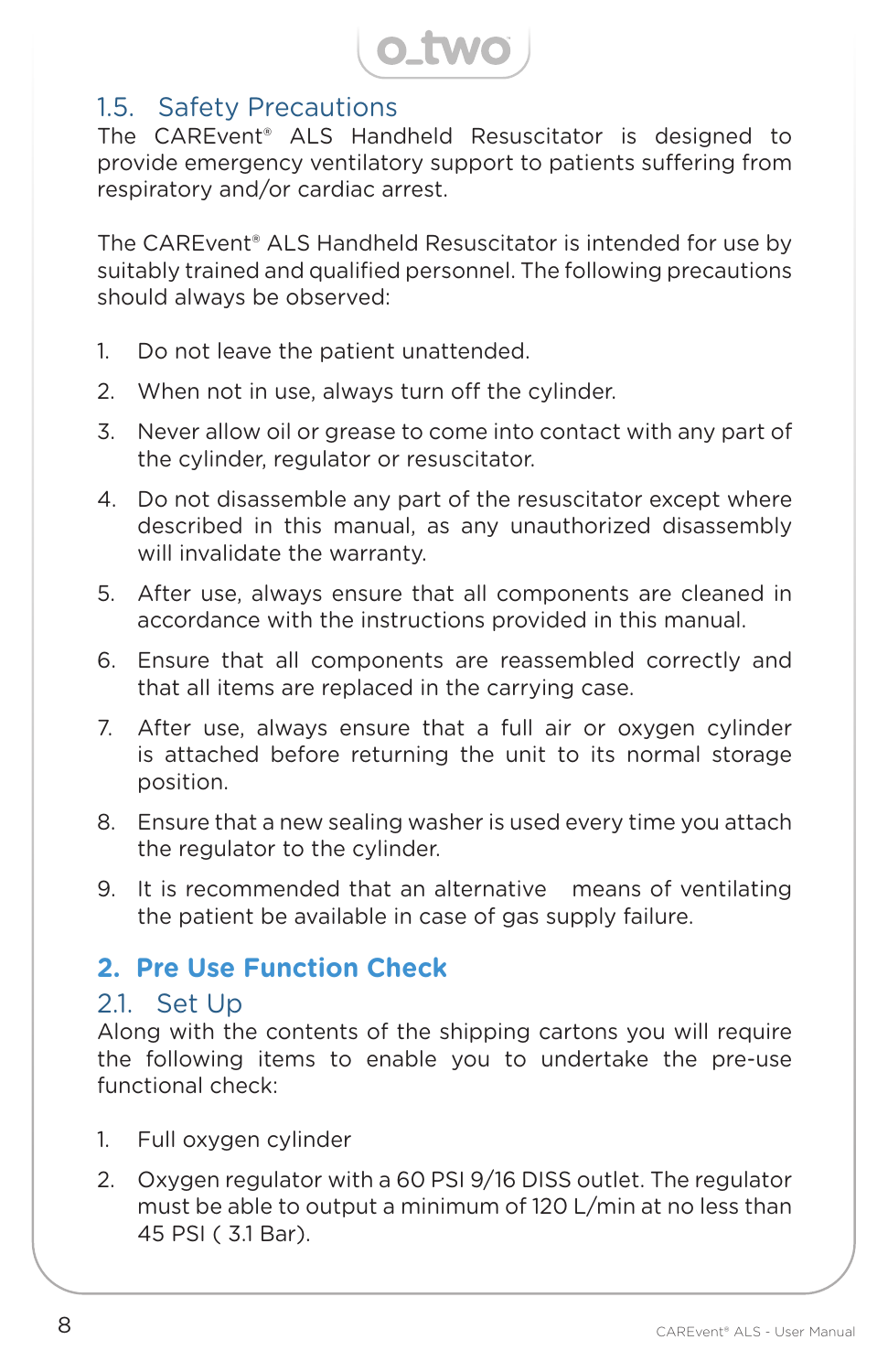

Having connected the supply hose to the regulator, ensure that the Setting Selector is in the OFF position and turn on the oxygen supply. Using a mild soap solution, spray the input connection to the resuscitator to check for leaks. If any leak is present, tighten the connection and re-test.

Once no leaks are found, connect the Test Lung to the 15/22 mm patient connector on the resuscitator. Using the Sliding Setting Selector , select the first automatic setting.

2.2. Testing of the Individual Features of the Ventilator. The following features can be individually tested during the preuse Functional Check:

- 1. Maximum Airway Pressure and Audible Alarm
- 2. Frequency/Tidal Volume Adjustment
- 3. Manual Ventilation
- 4. Demand Valve Function and Automatic Circuit Shut Off

## **3. Operating Procedure**

#### 3.1. Connecting the Supply Hose and Patient Circuit

The supply hose provided is attached to the oxygen inlet on the rear of the resuscitator and is tightened "finger tight" (fig 1).

# **WARNING**

The use of excessive force in tightening the supply hose may damage the seal and /or thread.

The facemask is attached to the patient connection port by simply pushing the mask onto the 22mm taper.

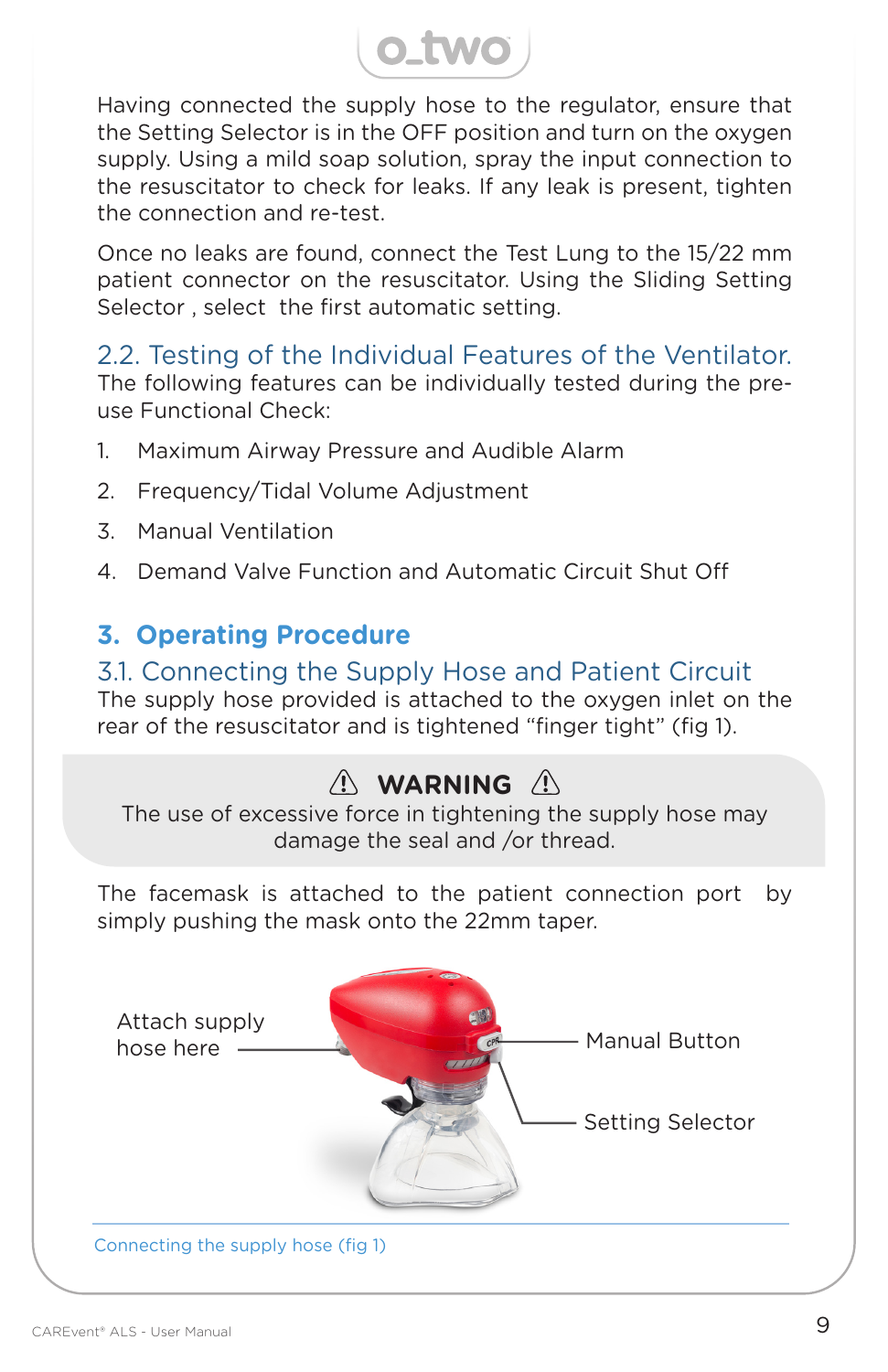

### 3.2. Manual Ventilation and Cardiac Compressions.

The CAREvent® ALS Handheld Resuscitator has a Manually Actuated, Automatic Ventilation Override button (Manual Button) to assist in the timing of ventilations in conjunction with external cardiac compressions.

By using the Manual Button, the operation of the ventilator can be easily timed with the chest compressions so as to avoid the potential problem of the aspiration of stomach contents due to gastric distension which may occur if overlap of chest compression and inflation occurs. (It has been shown in some studies that, in patients that are intubated, this overlap of compression and inflation may increase cardiac output without the danger of gastric distension.) The flowrate provided is equivalent to the setting on the automatic setting selector providing flowrates equivalent to the size of patient being ventilated, thereby reducing airway pressures and the risk of aspiration of stomach contents still further.

- 1. If no respiratory effort is observed, position yourself above the patient's head and apply the face mask over the patients mouth and nose. The thumb and index fingers are used to hold the mask to the face while the remaining three fingers of each hand are placed along the angle of the jaw. A tilt action is used to hyperextend the neck and move the jaw forward. This helps displace the tongue away from the back of the throat and maintains an open airway.
- 2. Select the tidal volume/frequency of ventilation for the size of patient being resuscitated. Depress the manual button and observe the rise of the patient's chest. Release the button when chest rise is adequate.
- 3. If the patient's chest does not rise or gas escapes around the mask or the pateint valve(A) (Fig.3) operates, reposition the patients head and adjust your hand position to obtain an effective mask seal and an open airway.
- 4. Monitor the patient's skin, nailbed and lip colour.
- 5. If mask indicates signs of vomitus, remove immediately and clear the airway. Restart ventilation immediately after clearing airway.
- 6. Continue ventilation at an appropriate rate until relieved or until spontaneous breathing returns.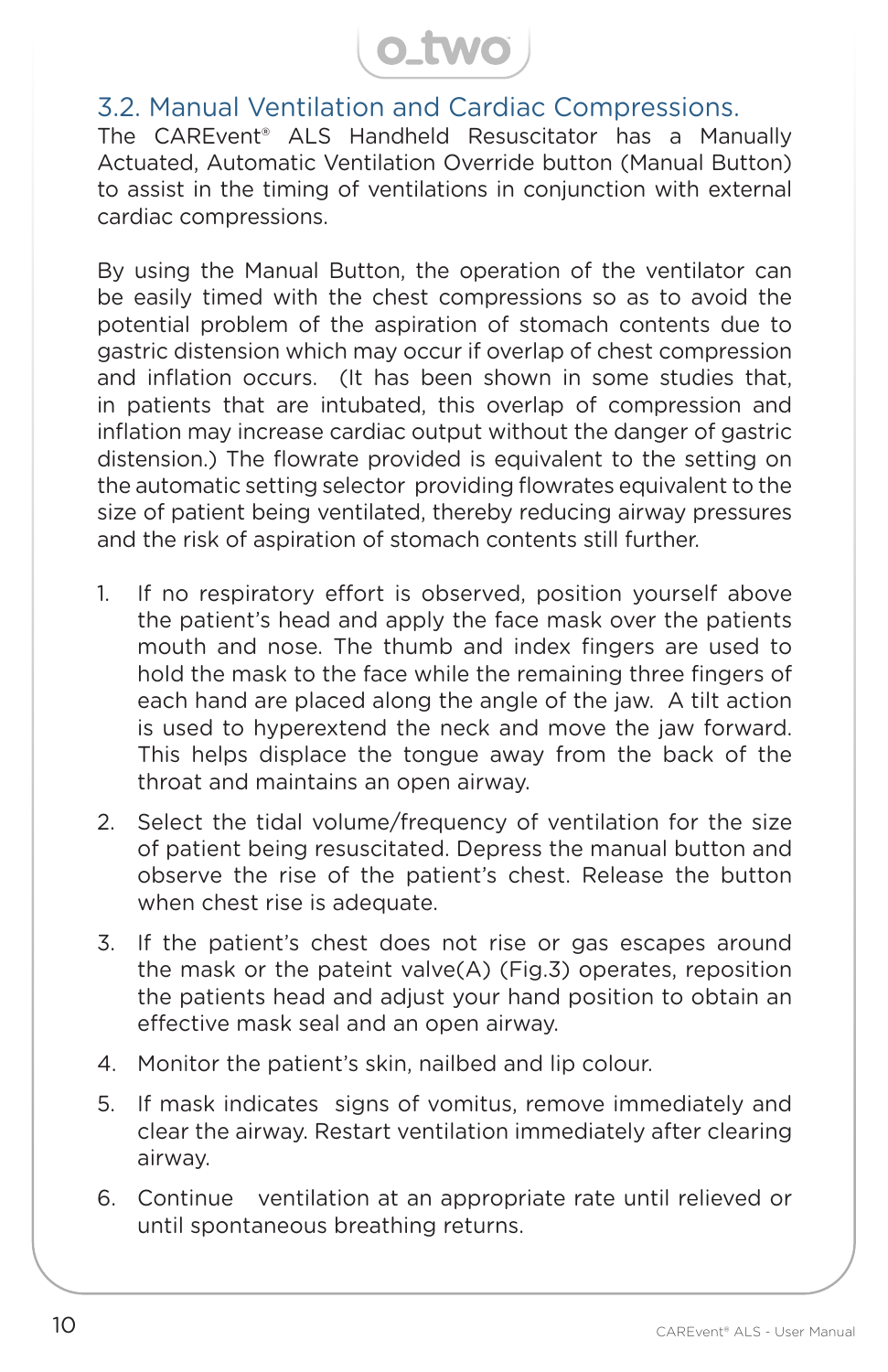**O\_TWO** 

#### 3.3. Automatic Ventilation

- 1. If you have been ventilating manually simply release the manual button and after a short pause (5 - 8 seconds) (17- 23 seconds in the G05 model), the ventilator will commence automatic cycling at the rate and volume selected. If you are commencing automatic ventilation immediately, rotate the setting selector to the setting appropriate for the size of patient being ventilated and the ventilator will commence automatic cycling (fig 1).
- 2. Closely observe the patient's chest movements. If there is any leak from around the mask or any obstruction in the patients airway (blow off valve will operate) reposition patients head and adjust mask and hand position to ensure a good airway and mask to face seal.
- 3. Should repositioning the mask and adjusting hand/neck position not resolve the situation adjust the automatic selector control to establish the correct tidal volume. This is accomplished by moving the control toward the child setting if the blow off valve operates or towards the adult setting if chest rise is insufficient. This can be done by simply using your thumb to slide the control without removing your hand from the mask.

## $\wedge$  WARNING  $\wedge$

Automatic ventilation of the patient who is intubated or whose mask is held in place with the optional head harness system, does not mean that the patient is safe to be left unattended and constant observation of the patient's pulse and chest movement must be continued.

## $\wedge$  WARNING  $\wedge$

The use of gas pressure regulators that do not maintain a minimum output pressure and flowrate in line with the requirements of the specification may cause the device to fail resulting in the patient not being ventilated.

| <b>Control Position</b>     |     | $\overline{2}$ | 3   | 4              | 5          | 6    |
|-----------------------------|-----|----------------|-----|----------------|------------|------|
| Tidal Volume V, (ml)        | 150 | 200            | 300 | 400            | 500        | 600  |
| <b>Frequency (BPM</b>       | 20  | 20             | 10  | 1 <sup>O</sup> | $1\Omega$  | 10   |
| Minute Volume Vm (Itrs)     | 3.0 | 4.0            | 3.0 | 4.0            | 5.0        | 6.0  |
| Automatic Flow Rate (L/min) | 9.0 | 12.0           | 9.0 | 120            | 15 O       | 18.O |
| Body Weight (kg) min.       | 21  | 28             | 42  | 57             | $\sqrt{2}$ | 85   |
|                             |     |                |     |                |            |      |

Automatic Adjustable Setting Selections (fig 2)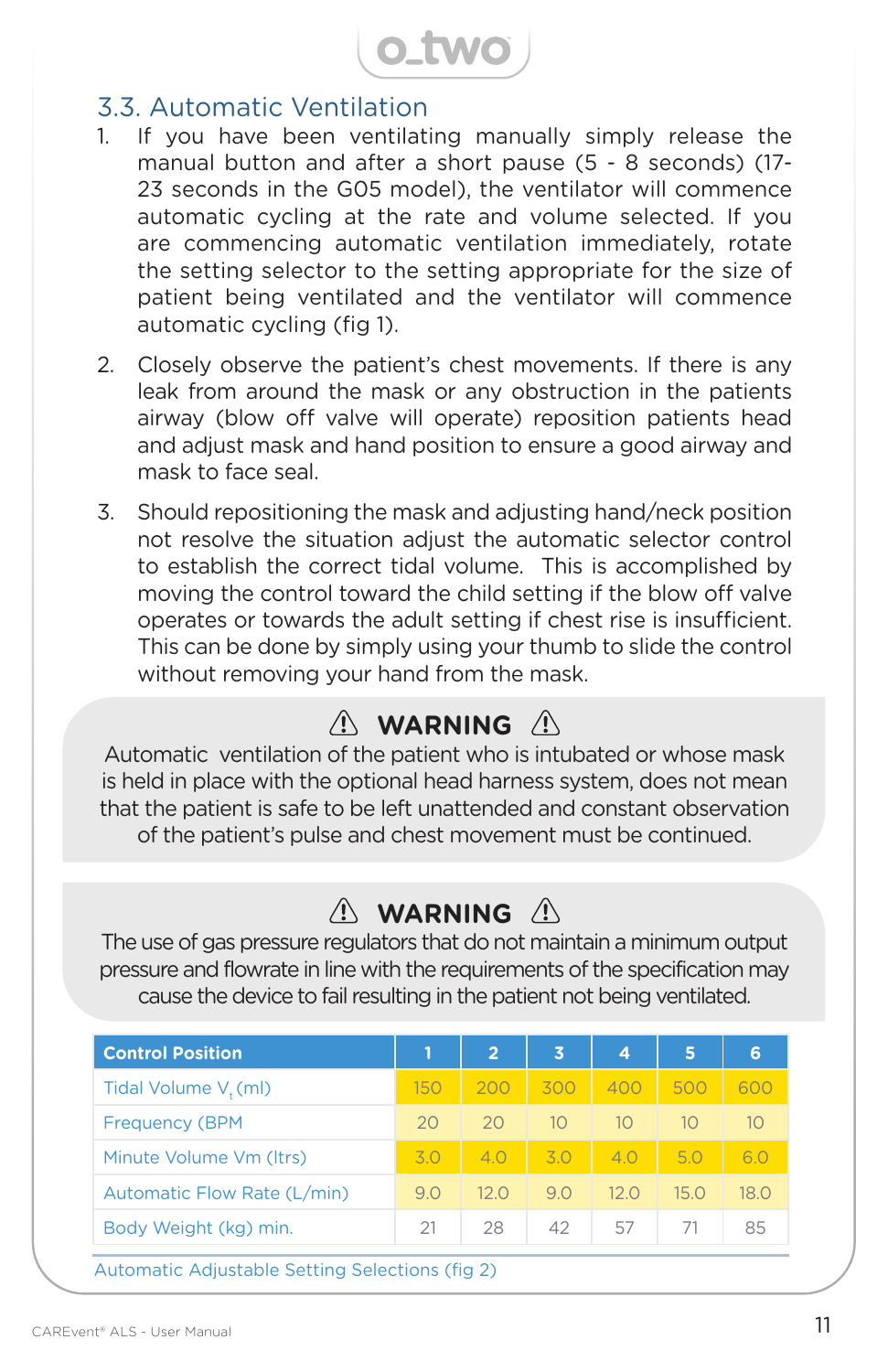

### 3.4. Action to be taken if patient vomits during resuscitation

Should the patient vomit into the mask during resuscitation the following steps should be followed to clear the foreign material:

- 1. Remove the mask from the patient's face and clear any foreign material from the patients airway. Depress the manual button or allow the resuscitator to cycle automatically for a few breaths to clear the mask and valve of foreign material.
- 2. If depressing the manual button repeatedly or automatically cycling the resuscitator does not clear the foreign material from the patient valve,either disconnect the resuscitator from the gas supply or turn the selector to the OFF position, remove the facemask and unscrew patient valve swivel housing (a) from the resuscitator body being careful to ensure that the diaphragm (b) is retained (Fig.3).
- 3. Shake out any foreign material from the resuscitator, diaphragm, face mask and patient valve swivel housing.
- 4. Rotate the selector to the appropriate position and either operate the manual button to blow out any contaminant or cycle automatically for a few breaths.
- 5. Re-assemble diaphragm, patient valve and face mask and operate the manual button or automatically cycle the resuscitator for a few breaths to ensure correct function.
- 6. Restart resuscitation as previously indicated.

**Note:** When using the single use patient valve, vomitus may be forced past the diaphragm and contaminate the bio- filter. This may necessitate the use of a new single use valve.

3.5. Demand Breathing and Automatic Circuit Shut Off Should the patient commence spotaneous breathing at a flowrate of greater than 30 lpm for more than 1 second the CAREvent<sup>®</sup> ALS will sense the patient's inspiratory effort and will stop cycling automatically allowing the patient to "Demand Breathe" at their own rate and volume on 100% oxygen (if connected to an oxygen supply). If they cease spontaneous breathing the ventilator will recommense automatic cycling after a delay of 5 - 8 seconds (depending on the depth of the patients previous respiration) without intervention by the rescuer.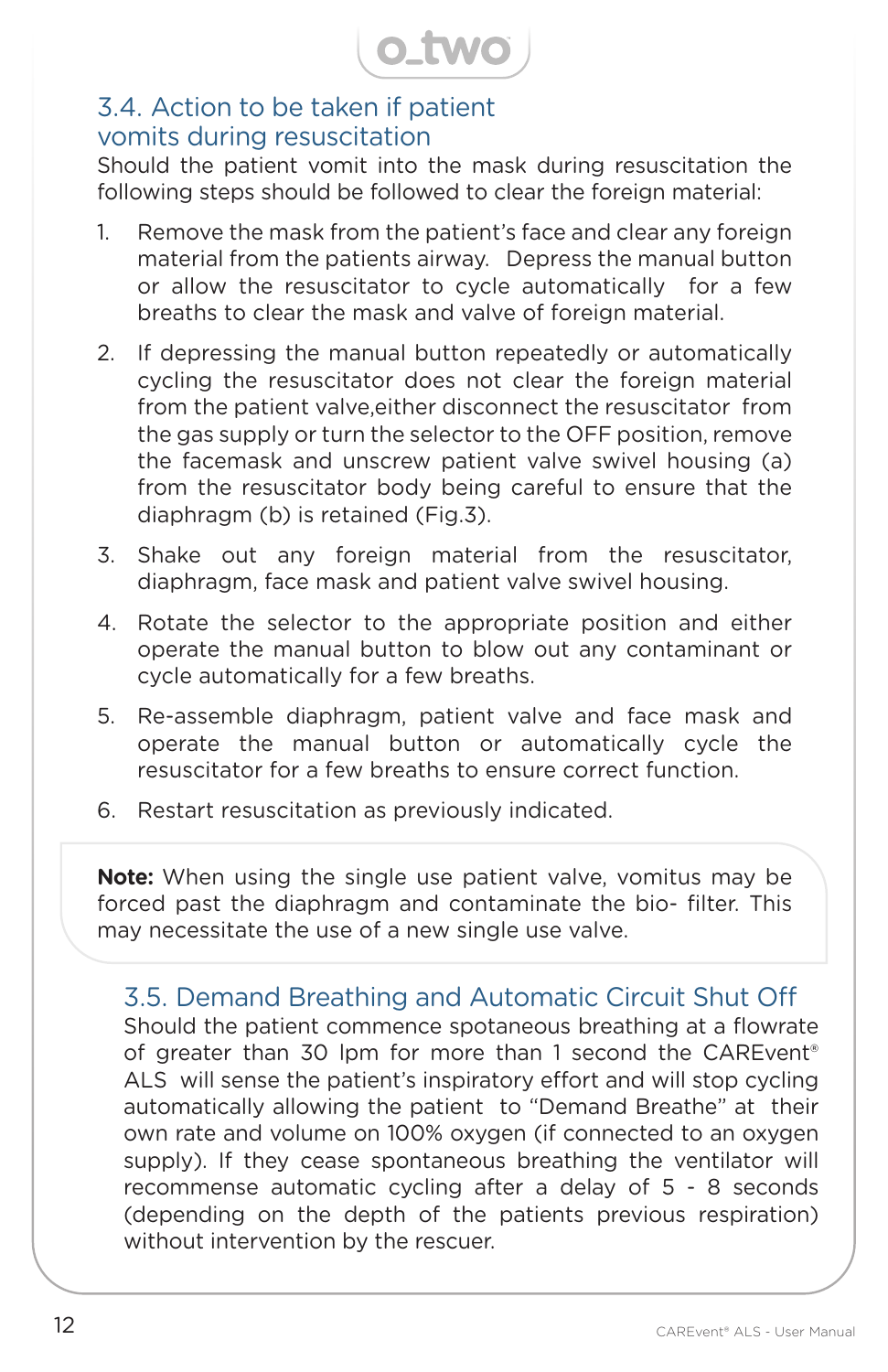**Note:** The use of a Transport Ventilator Circuit with the CAREvent<sup>®</sup> ALS will increase Demand Valve Triggering Pressure due to the secondary patient valve. The use of the Transport ventilator Circuit does not increase the patient valve deadspace.

**O\_two** 

## **4. Servicing** 4.1. Routine Maintenance

## $\wedge$  WARNING  $\wedge$

The CAREvent® ALS Automatic Rescue Resuscitator is designed to provide respiratory support in emergency situations. Failure to follow the maintenance and inspection routines properly could result in incorrect operation of the resuscitator.

To ensure proper operation of the resuscitator regular inspection and checking of the resuscitator and accessories for correct function should be undertaken by a responsible member of staff on a routine basis. This check is to ensure that all of the accessories and resuscitator components are present, the air or oxygen cylinder is full and that the resuscitator is in working order.

Regulator working pressure, suction (if equipped), and ventilator limiting pressures should be checked at least every six months, and more frequently in high use applications.

Level I Preventative Maintenance should be performed annually and a Level II Factory Preventative Maintenance Service should be performed every 2 years.

The product is not designed for field disassembly or service outside that indicated in this manual. Any malfunctioning units should be returned to the manufacturer or an Authorised Dealer. Unauthorised repairs will nullify the product's warranty.

**Note:** Units with test parameters outside of their ranges listed in the product specifications, should not be used. Any units not meeting performance criteria should be returned to the Manufacturer or an authorized repair centre.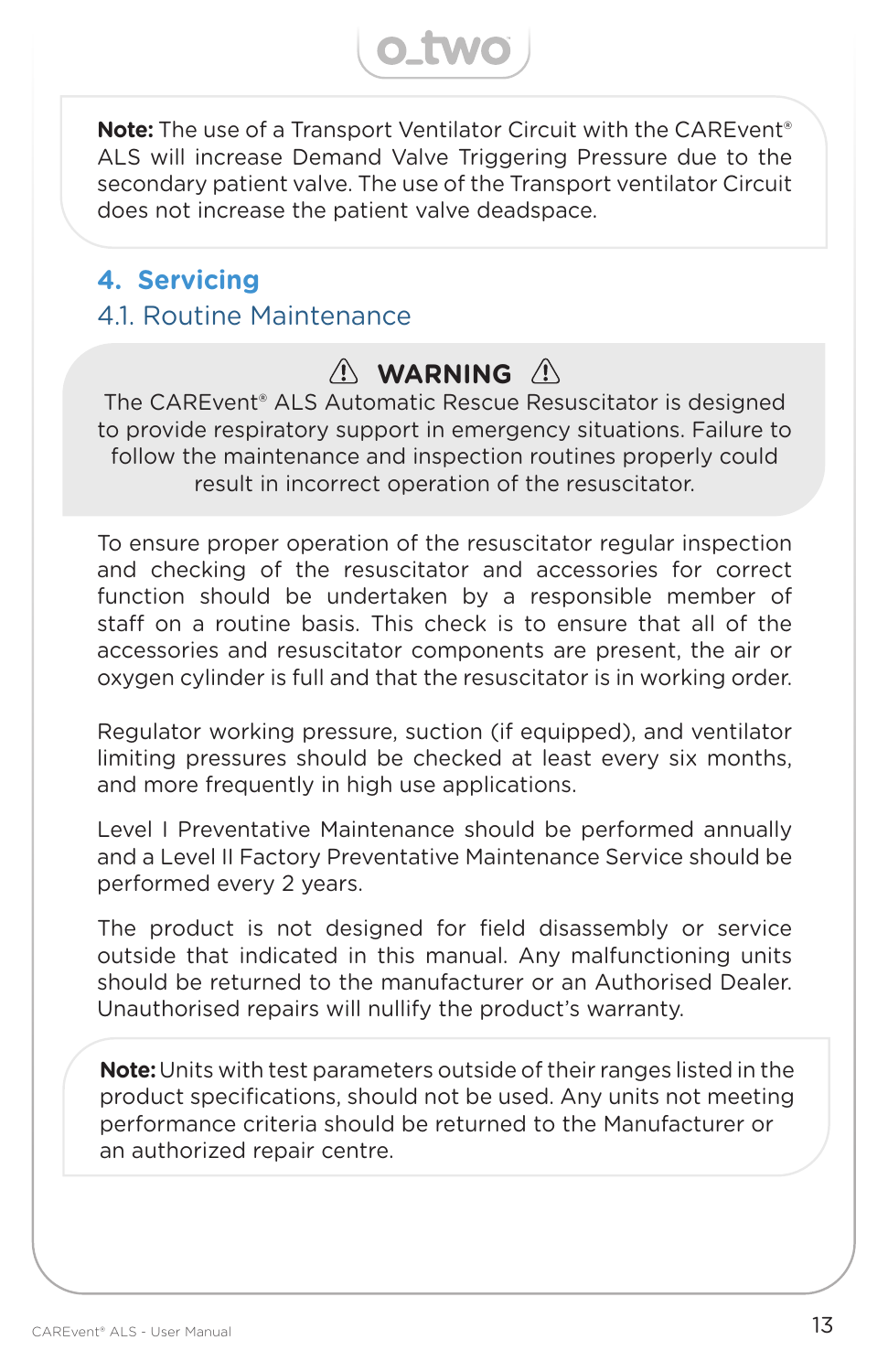

|                  | <b>DESCRIPTION</b>   | <b>PROCEDURE</b>                                  | <b>CRITERIA</b>                                                    | <b>SCHEDULE</b>   | <b>BY</b>                       |
|------------------|----------------------|---------------------------------------------------|--------------------------------------------------------------------|-------------------|---------------------------------|
| <b>PM</b>        | Visual<br>Inspection | User Manual<br>Chapter 4.1<br>Monthly<br>Checking | Device in work<br>order, gas<br>tanks are full, no<br>missing item | Month             | User                            |
| <b>PM</b>        | Function<br>Check    | Regulator work<br>pressure limiting<br>pressure   | <b>Within</b><br>specification                                     | Every 6<br>months | User                            |
| <b>PM</b>        | Level I              | Service Manual                                    | <b>Within</b><br>specification                                     | Every<br>year     | User                            |
| <b>Servicing</b> | Level II<br>Service  | Service Manual                                    | Meet product<br>specifications                                     | Every<br>2 years  | Manufacturer/<br>Service Center |

#### 4.2. Cleaning the CAREvent<sup>®</sup> ALS Resuscitator and Accessories

Routine cleaning of the equipment should be undertaken to maintain the equipment in a clean condition.

Reusable patient valve swivel housing and diaphram can be cleaned using a mild soap solution and disinfected using a legally marketed commercially available disinfectant, suitable for the application. Single use patient valves and masks should be discarded after each patient use and replaced with a new unit.

All other components should be wiped clean with a mild soap solution. Under no circumstances should the complete unit be allowed to be soaked or immersed in cleaning solutions.

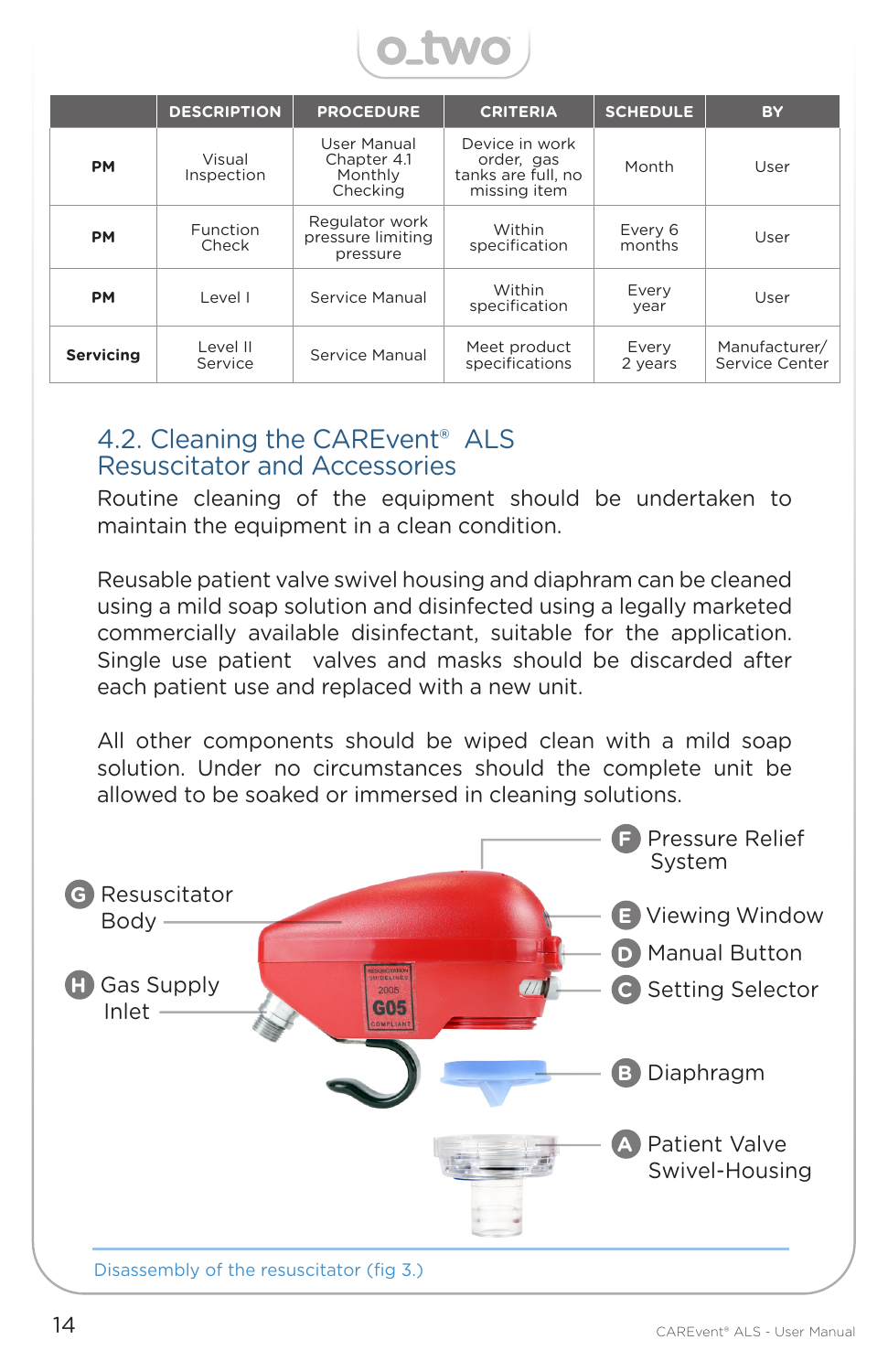

#### **The Resuscitator must be thoroughly cleaned after each patient use.**

- 1. Operate CAREvent® ALS Handheld Resuscitator to blow out any contaminant from the patient valve.
- 2. Ensure CAREvent® ALS Handheld Resuscitator is disconnected from the gas supply source.
- 3. Remove the patient valve swivel housing (a) from the body of the resuscitator (c), being careful to ensure that the diaphram (b) is retained (fig 3).
- 4. Remove the facemask from the resuscitator (after removing the mask retaining insert (if supplied) using the extraction tool).
- 5. Shake out any foreign material.
- 6. Wash all components thoroughly in a mild soap solution and disinfect as required.
- 7. The resuscitator can be wiped over with a soft cloth and mild soap solution.
- 8. Dry all components thoroughly.
- 9. Reassemble unit, connect to an air or oxygen supply to check operation prior to packaging for emergency use.

**Note:** If a single use patient circuit is used, safely dispose of after use.

## **5. CAREvent® ALS Handheld Resuscitator Accessories**

| ORDER Nº    | <b>PART</b>                                                |
|-------------|------------------------------------------------------------|
| 17MP9039    | Reusable Patient Valve Swivel Housing                      |
| 01PV1121    | Reusable diaphragm (duckbill style)                        |
| 01CV8015-Cs | O-Two Deluxe Disposable Ventilation Circuit with PEEP Port |
| 17MP1535-Cs | Anti-Entrainment Ring                                      |
| 01FG6500    | Mask Retaining Insert                                      |
| 01FG6501    | Mask Insert Extraction Tool                                |
| 01FG6502    | <b>Head Harness System</b>                                 |
| 01CV8010-Cs | Single Use Transport Ventilation Circuit                   |